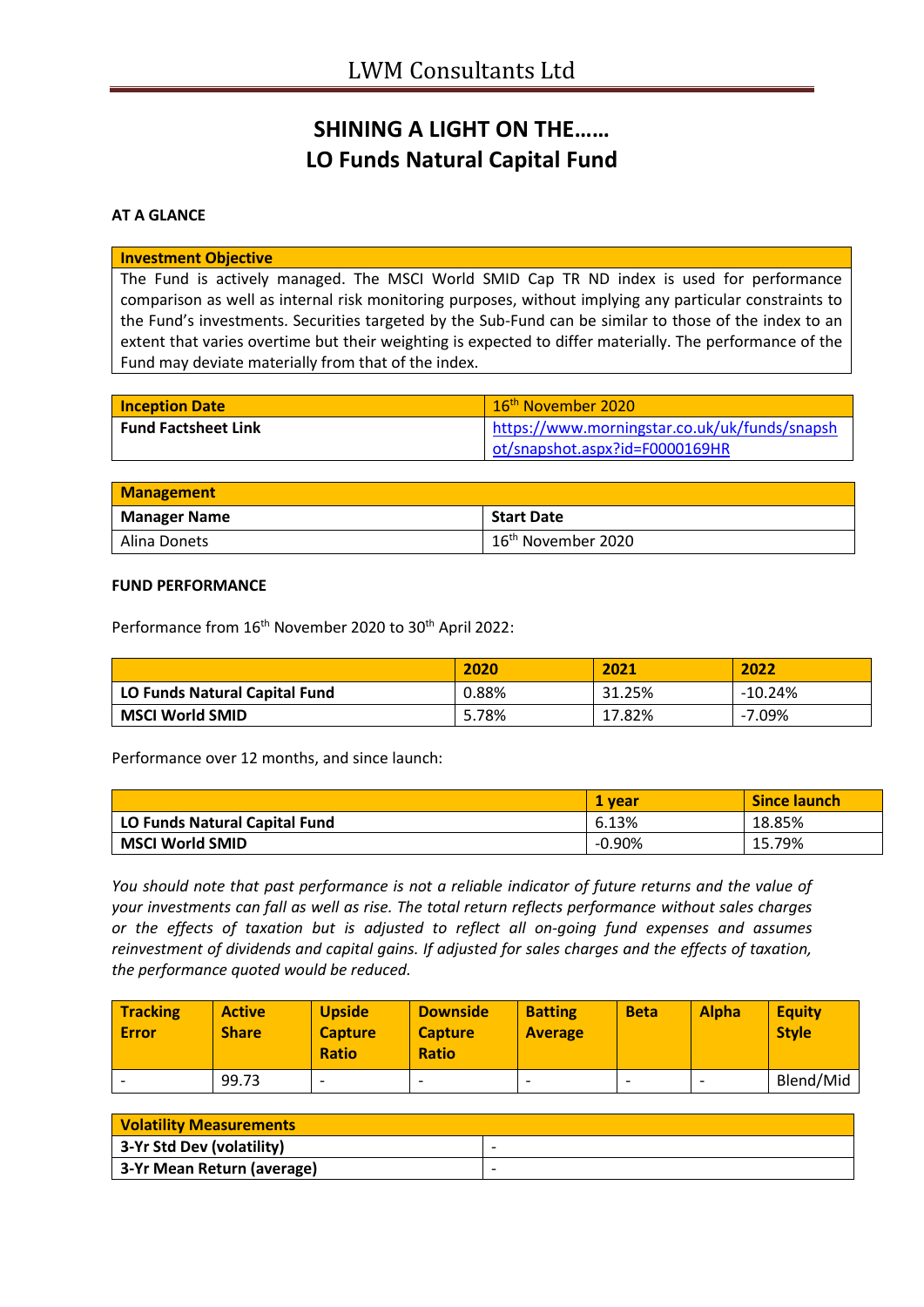# LWM Consultants Ltd

| <b>Investment Style Details</b> |        |  |
|---------------------------------|--------|--|
| Giant                           | 0.00%  |  |
| Large                           | 24.04% |  |
| Medium                          | 60.34% |  |
| Small                           | 12.07% |  |
| Micro                           | 0.00%  |  |

| Top 5 Holdings - 54 Equity Holdings |                           |       |
|-------------------------------------|---------------------------|-------|
| Tesco PLC                           | <b>Consumer Defensive</b> | 3.02% |
| Veolia Environnement SA             | Industrials               | 2.98% |
| Alcoa Corp                          | <b>Basic Materials</b>    | 2.83% |
| Dick's Sporting Goods Inc           | <b>Consumer Cyclical</b>  | 2.79% |
| <b>Tractor Supply Co</b>            | <b>Consumer Cyclical</b>  | 2.79% |

| Top 5 Sectors             |        |  |
|---------------------------|--------|--|
| Industrials               | 32.78% |  |
| <b>Consumer Cyclical</b>  | 17.42% |  |
| <b>Basic Materials</b>    | 10.97% |  |
| <b>Consumer Defensive</b> | 10.46% |  |
| Technology                | 9.74%  |  |

| <b>Top 5 Regions</b> |        |  |
|----------------------|--------|--|
| <b>United States</b> | 53.66% |  |
| Eurozone             | 26.59% |  |
| United Kingdom       | 8.59%  |  |
| Europe ex Euro       | 3.78%  |  |
| Canada               | 2.86%  |  |

## **UPDATE….**

Natural capital is about how we use nature's resources, whether it is soil, air or water, as all of these are important to our existence. The drive to net-zero is about preserving what we have and once we understand what this means then we start to understand how the changes needed impact every area across industries and sectors. Lombard Odier have built this strategy with this in mind and have a team that is very different to that of a normal investment house.

The team covers policy and thematics, geospatial analysts, engineering, data science, financial analysis, ESG specialists, economists, stewardship, and engagement.

We live in a world that takes stuff, makes stuff, then we don't use much of what we make and then we waste. This is called WILD:

Wasteful Idle Lopsided Dirty